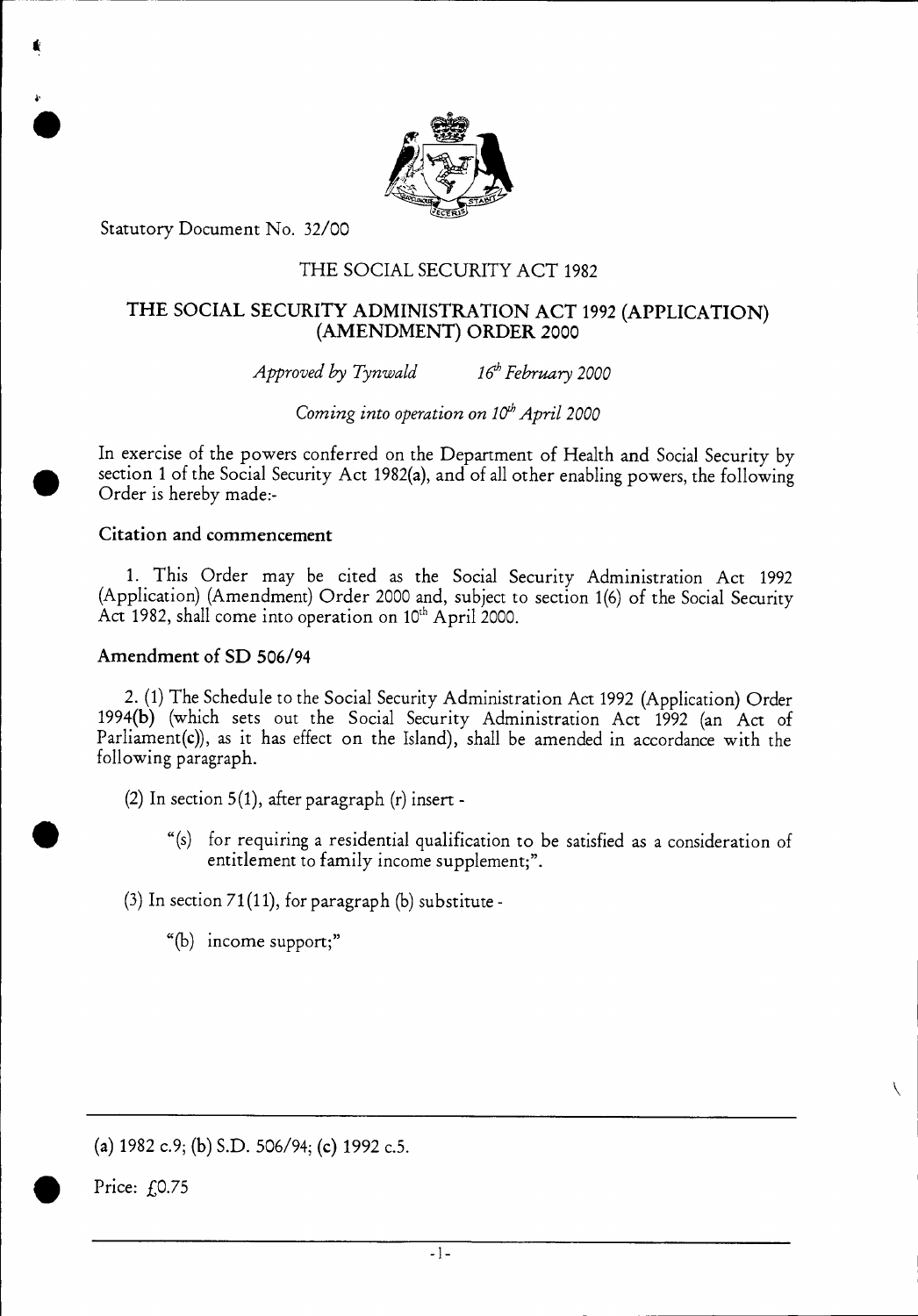(4) For section 106 substitute -

### "Recovery **of expenditure on benefit from person liable for maintenance**

106. (1) Subject to the following provisions of this section, if income support is claimed by or in respect of a person whom another person is liable to maintain or paid to or in respect of such a person, the Department may make a complaint against the liable person to a court of summary jurisdiction for an order under this section.

i

 $\bullet$ 

(2) On the hearing of a complaint under this section the court shall have regard to all the circumstances and, in particular, to the income of the liable person, and may order him to pay such sum, weekly or otherwise, as it may consider appropriate, except that in a case falling within section  $78(6)(c)$  above that sum shall not include any amount which is not attributable to income support (whether paid before or after the making of the order).

(3) In determining whether to order any payments to be made in respect of income support for any period before the complaint was made, or the amount of any such payments, the court shall disregard any amount by which the liable person's income exceeds the income which was his during that period.

- (4) Any payments ordered to be made under this section shall be made -
- (a) to the Department in so far as they are attributable to any income support (whether paid before or after the making of the order);
- (b) to the person claiming income support or (if different) the dependant; or
- (c) to such other person as appears to the court expedient in the interests of the dependant.

(5) The court shall order that the payments under the order shall be made to the Chief Registrar, unless upon representations expressly made in that behalf by the person to whom payments under the order fall to be made, it is satisfied that it is undesirable to do so.".

- (5) In section 166 (financial review and report) -
- (a) for subsection (1) substitute -

"(1) As from the end of the period of 5 years beginning on  $6<sup>th</sup>$  April 1997, or such shorter period as the Department may determine, the Department shall arrange for -

- (a) the Government Actuary or Deputy Government Actuary; or
- (b) a Fellow of the Institute of Actuaries; or
- (c) a Fellow of the Faculty of Actuaries,

such person hereinafter referred to as "the Actuary", to review the operation during that period of -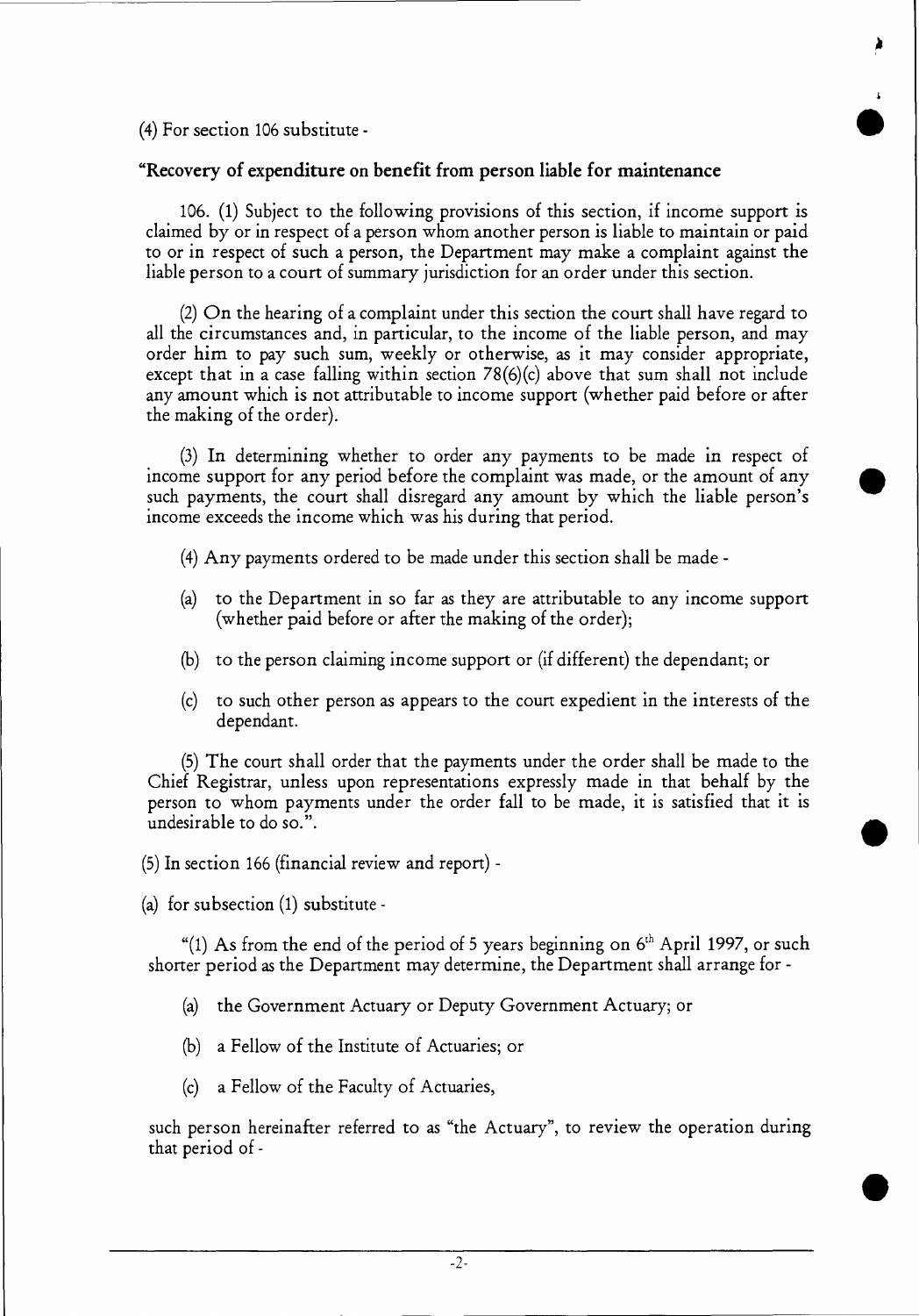- (i) Parts I and IV of the Contributions and Benefits Act (except Part I of Schedule 8);
- (ii) the provisions of the Jobseekers Act 1995 relating to contribution-based jobseeker's allowance; and
- (iii) this Act so far as it relates to the provisions specified in paragraphs (i) and (iii) above.";
- (b) in subsection (2) for the words "Government Actuary or Deputy Government Actuary" substitute the words "the Actuary";
- (c) in subsection (5) for the words "Government Actuary or Deputy Government Actuary" substitute the words "the Actuary".

#### **Consequential amendments**

• *The National Assistance (Isle of Man) Act 1951 (X VII p. 1008)* 

3. (1) The National Assistance (Isle of Man) Act 1951 shall be amended as follows.

(2) In section 23 -

- (a) in subsection (3) for the words "Supplementary Benefits Act" to "Order 1980)" substitute the words "section 124 of the Social Security Contributions and Benefits Act 1992 (as that section has effect in the Island)";
- (b) in subsection (5) for the words "Schedule 1 to the Supplementary Benefits Act 1976" substitute the words "section 124 of the Social Security Contributions and Benefits Act 1992";
- (c) in subsection (8) for the words "the Supplementary Benefits Act 1976" substitute the words "section 124 of the Contributions and Benefits Act 1992".

#### *Income Tax Act 1970 (XXI p. 260)*

4. (1) The Income Tax Act 1970 shall be amended as follows.

(2) In section 43A for "supplementary benefit" and "Supplementary Benefits Act 1976" substitute the words "income support" and "Social Security Contributions and Benefits Act 1992" respectively

### *Legal Aid Act 1986 (1986 c. 23)*

5. (1) The Legal Aid Act 1986 shall be amended as follows.

(2) In section 3 (financial conditions of legal aid), in subsection (1)(b) for "supplementary benefit" substitute "income support".

(3) In section 7 (persons eligible for advice and assistance), in subsection (b) for "supplementary benefit" substitute "income support".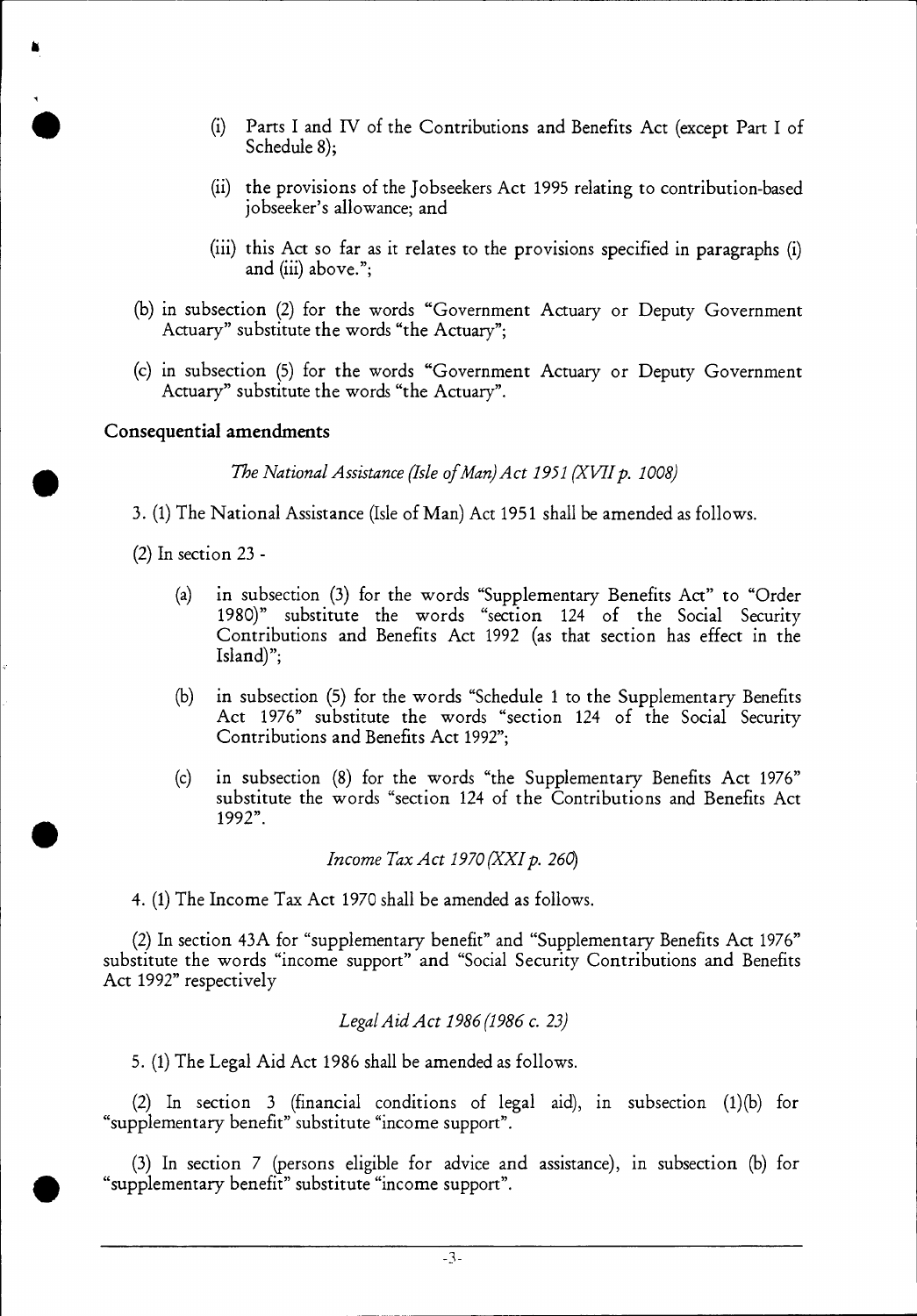(4) In section 10 (contributions) in subsection (2) for "supplementary benefit" substitute "income support".

(5)In section 17 (interpretation) -

(a) after the definition of "family income supplement" insert -

""income support" means income support under section 124 of the Social Security Contributions and Benefits Act 1992 (as that section has effect in the Island);";

(b) omit the definition of "supplementary benefit".

*Summary Jurisdiction Act 1989 (1989 c. 15)* 

6. (1) The Summary Jurisdiction Act 1989 shall be amended as follows.

(2) In section 48 (meaning of "domestic proceedings") for paragraph (e) of subsection (1) substitute -

"(e) section 106 of the Social Security Administration Act 1992 (as that section has effect on the Island);".

### *Employment Act 1991 (1991 c. 19)*

7. (1) The Employment Act 1991 shall be amended as follows.

(2) In section 77 (recoupment of benefit) -

- (a) in subsection  $(2)(a)$  and  $(c)$  for "supplementary benefit" substitute "income support";
- (b) in subsection  $(3)(a)$ , (e) and (f) for "supplementary benefit" substitute "income support";
- (c) in subsection (4) for the words "supplementary benefit", where it twice appears, substitute the words "income support" and omit the words "Supplementary Benefits Act";
- (d) in subsection (5) for the words "supplementary benefit" substitute the words "income support";
- (e) in subsection (6)
	- (i) after the definition of "an income-based jobseeker's allowance" insert -

"income support" means income support payable under section 124 of the Social Security Contributions and Benefits Act 1992;";

(ii) omit the definitions of "supplementary benefit" and "the Supplementary Benefits Act".

-4-